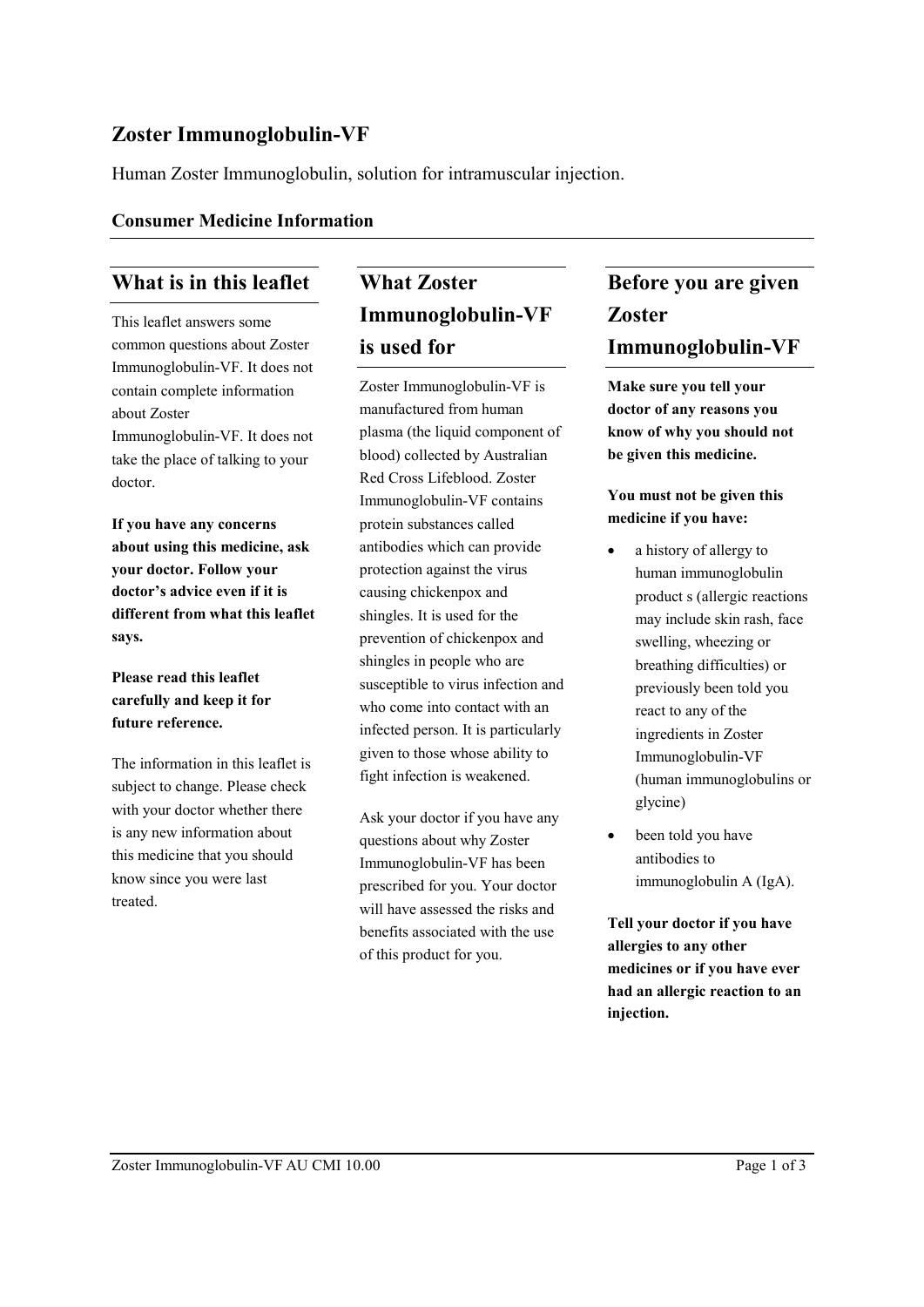#### **Tell your doctor also if you:**

- have previously been advised that you have immunoglobulin A (IgA) deficiency
- are taking or using any other medicines. These include medicines bought from pharmacies, supermarkets and health food stores.
- suffer from a blood disorder or blood clotting problem
- have had any vaccination during the last two weeks
- have any other medical conditions.

**Vaccinations:** Please inform your doctor if you are planning to have a vaccination. Zoster Immunoglobulin-VF may impair the effect of some virus vaccines such as measles, mumps, rubella and chicken pox for a period of at least 6 weeks, and up to 3 months. After receiving this medicine, a period of 3 months should be allowed before vaccination with some virus vaccines. In the case of measles vaccine, this effect may last for up to 1 year. Therefore, your vaccinating doctor should check the effectiveness of the measles vaccination.

Pregnant or lactating women should discuss use of Zoster Immunoglobulin-VF with their doctor.

## **About blood products**

When products are made from human blood and injected into you, it is possible that viruses or other substances could be present in the product and cause an illness. These could be viruses such as hepatitis, human immunodeficiency virus (HIV), or human parvovirus B19 and theoretically the Creutzfeldt-Jakob Disease (CJD) agent. There could also be other infectious agents some of which may not yet have been discovered.

To reduce the risk of this happening, extra steps are taken when manufacturing this product. Strict controls are applied to the selection of blood donors and donations. The product is specially treated to remove and kill certain viruses. These special treatments are considered effective against viruses known as enveloped viruses such as HIV, hepatitis B virus and hepatitis C virus, and the non-enveloped viruses, hepatitis A virus and human parvovirus B19. Additionally, the product contains specific antibodies which can provide some protection against human parvovirus B19. Despite these measures, the risk of viral and other agent's infectivity cannot be totally eliminated.

Vaccines are available against some of these viruses and your doctor will be able to help you decide whether it is worthwhile having any of those vaccines.

Please discuss the risks and benefits of this product with your doctor.

## **How to use Zoster Immunoglobulin-VF**

Your doctor will determine the dose(s) of Zoster Immunoglobulin-VF that you are to receive. Your doctor will give you the injection. It will be injected into the muscle. If a large volume of product is required, you may receive more than one injection.

#### **Side effects**

Along with their intended effects, medicines may cause some unwanted effects, which can sometimes be serious. Furthermore, individual patients may react differently to the same dose of the same medicine. This applies to Zoster Immunoglobulin-VF.

Reactions are very uncommon after injection with Zoster Immunoglobulin-VF. However, some pain, redness and stiffness may be apparent at the injection site. This may occur after any large injection into a muscle.